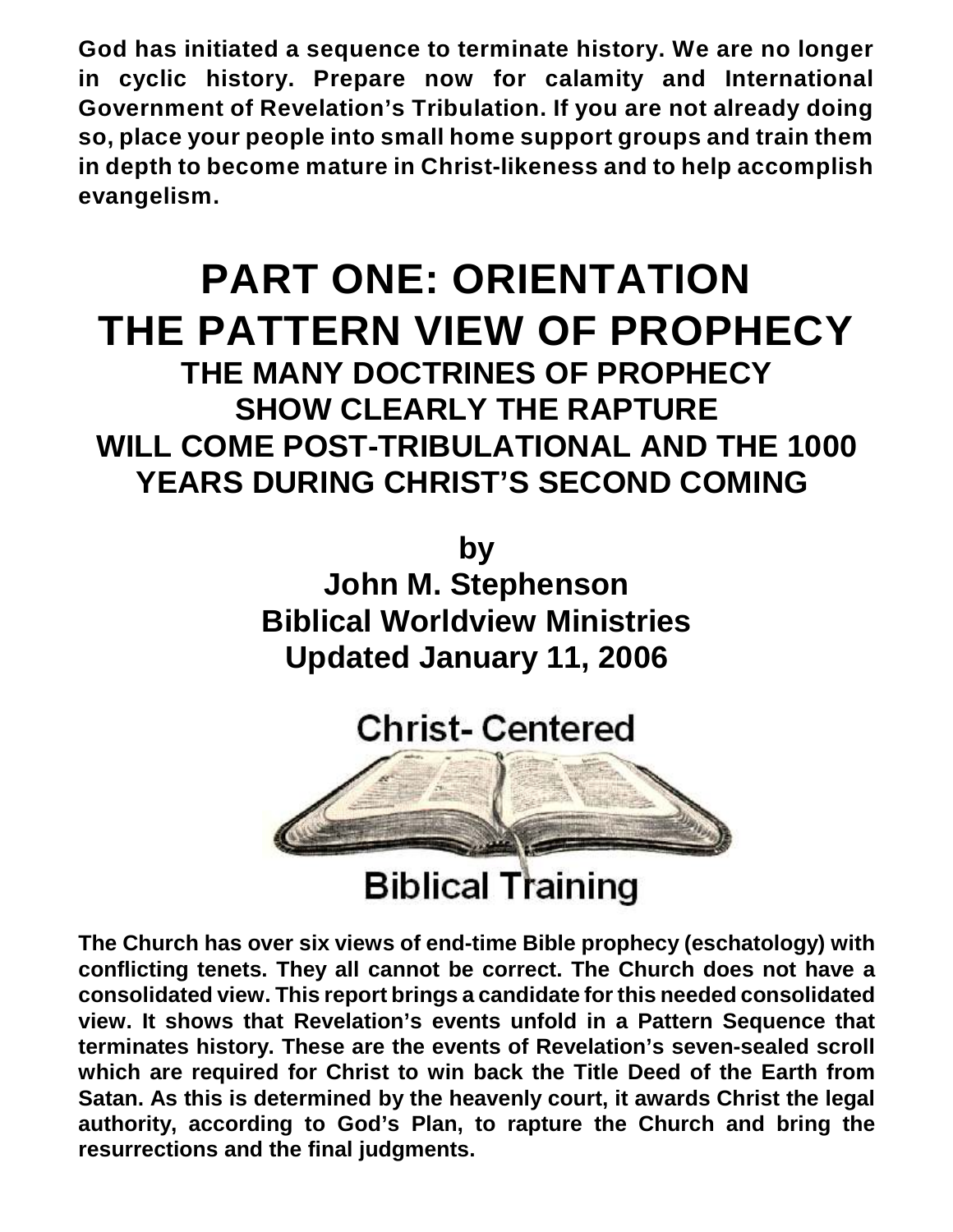## **Biblical World View Ministries PMB 283 1111 West El Camino Real #109 Sunnyvale, CA 94087**

### **Copyright © 2003; 2004; 2005; 2006 by John M. Stephenson**

Scriptures quoted are taken from the New American Standard Bible.

#### *See the glossary for definitions and understanding of the terms used.*

**Note:** The details in this report were developed initially and reported in my book: *Watchman Warning* (1994). They were summarized in my other book: *Watchman, How Far Gone is the Night?* (1995). We encourage you to read these books for more detail and breadth for greater background and more complete understanding. They are available by contacting the above.

Because prophecy is complex, this report is periodically revised for clarity and adding additional doctrines that adds understanding, but does not change the overall prophetic view. The date of the revision is on the report.

This report is written for those who have some knowledge of the issues and doctrines in prophecy. Those wanting a more beginning view can read *Watchman, How Far Gone is the Night?*.

**Disclaimer - This report was written for educational purposes with the understanding that neither the author or publisher are engaged in rendering professional legal, counseling, or accounting services. For questions regarding personal needs on any topic should be addressed to professional persons. The author and publisher specifically disclaim any legal liability, damage, loss, or risk, personal or otherwise, including the spiritual, mental, financial, or physical (any) impact on a person's life, incurred as a consequence directly or indirectly of the use and/or misuse and application and/or misapplication of any information, techniques, or contents of this report.**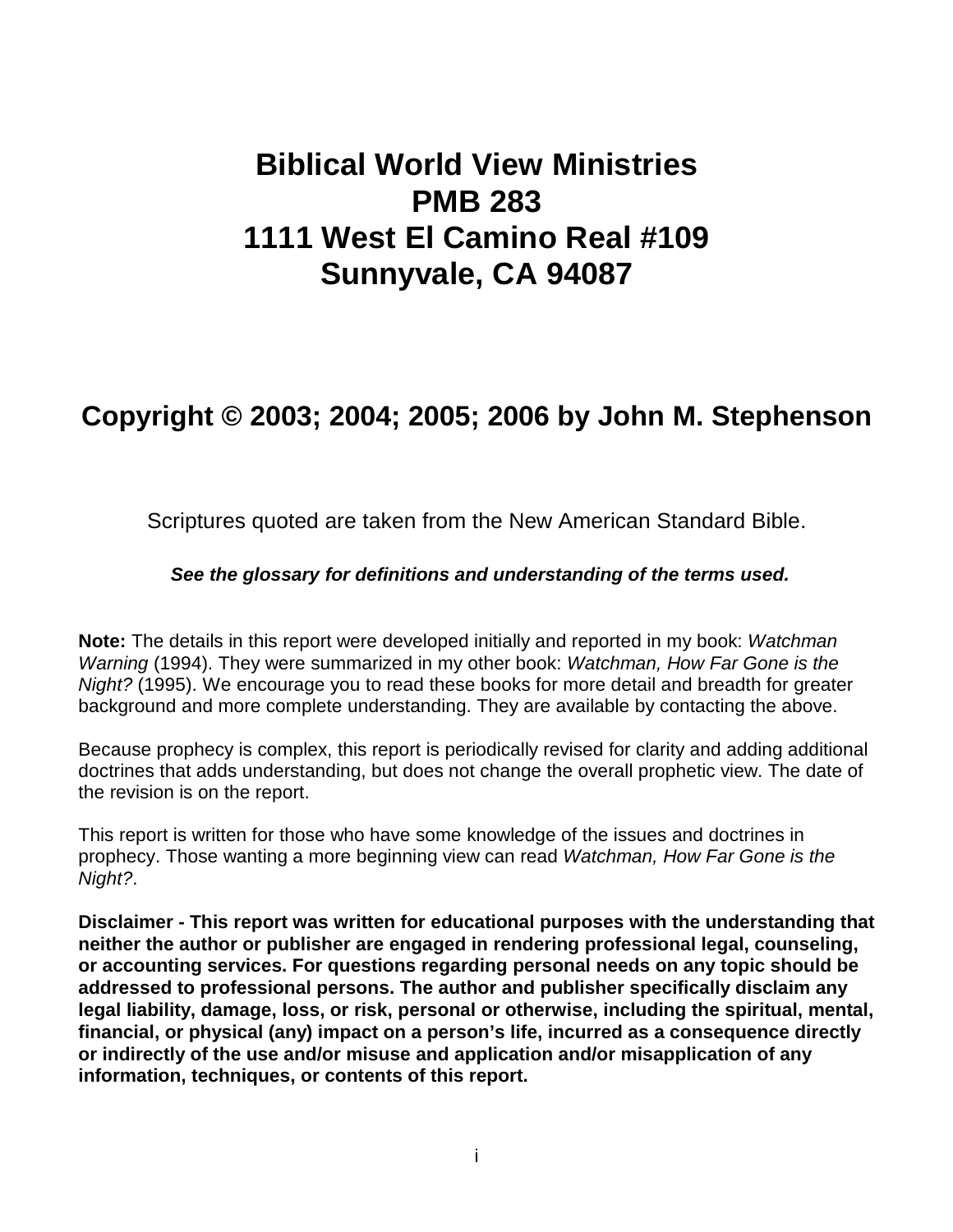## **TABLE OF CONTENTS**

**Purpose of this Report Importance of Knowing Prophecy Discussion of Prophetic Doctrines The Pattern Sequence, How We Can Know What Can Happen Doctrines That Determine the Timing Sequence of the Rapture Discussion of When the 1000 Years Occur Impacts of Our Prophetic and Church Ministry Beliefs on Our Lives**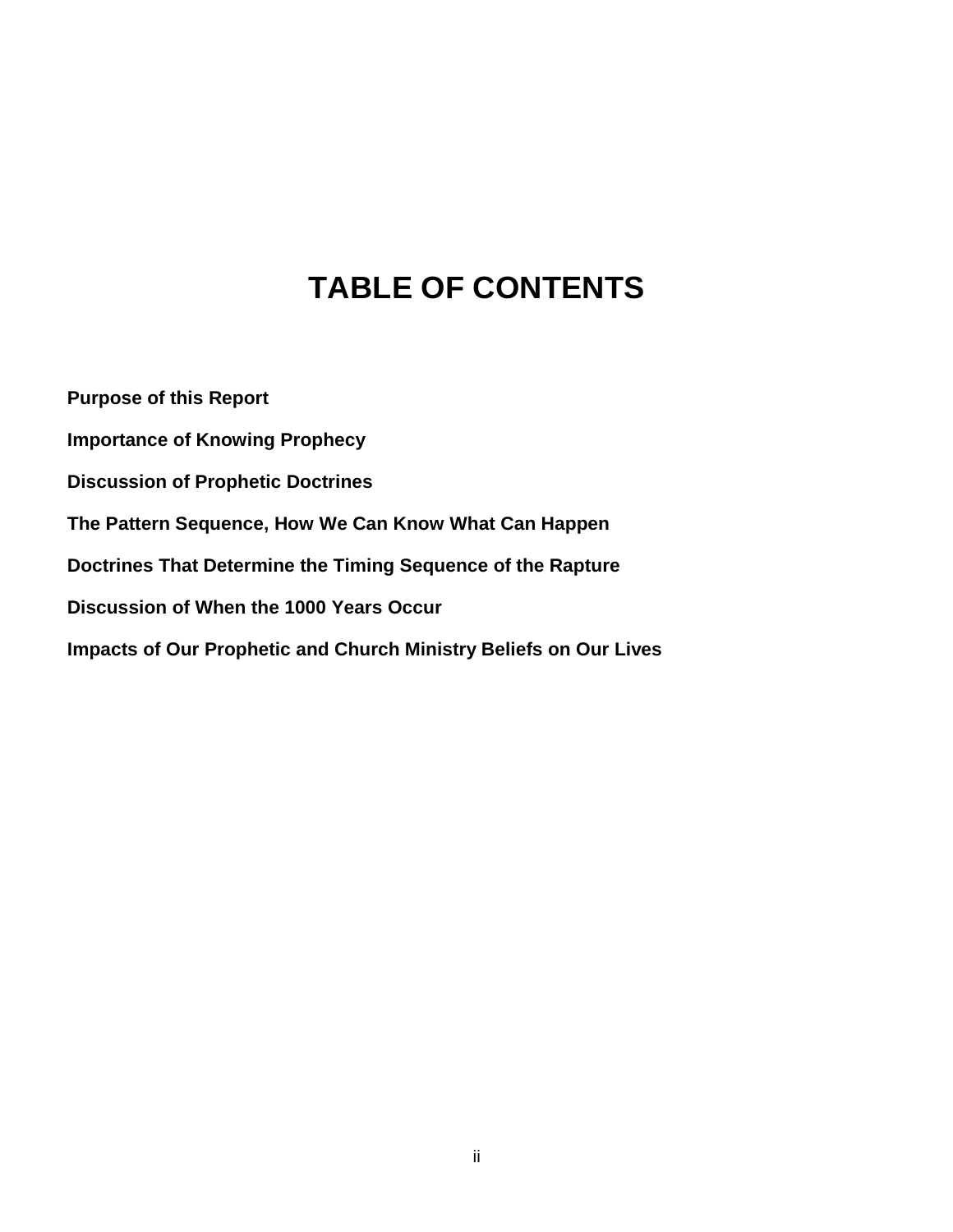

### **THE PATTERN VIEW OF PROPHECY: THE MANY DOCTRINES OF PROPHECY SHOW CLEARLY THE RAPTURE WILL COME POST-TRIBULATIONAL AND THE 1000 YEARS DURING CHRIST'S SECOND COMING**

**PART ONE: ORIENTATION**

**John M. Stephenson Biblical Worldview Ministries Updated January 11, 2006**

### **PURPOSE OF THIS REPORT**

This report presents the understanding and the doctrines that show the Church's Rapture will come after the endtimes Tribulation, what we can experience and what happens when the Tribulation comes, and what we should be doing now. *It shows what must happen and be completed according to His Plan in order for God to bring the endtimes Tribulation and the Rapture.* 

The problem has been that interpreters have established different views with conflicting tenets between them. This has happened because the understanding of prophecy is quite complex with many doctrines to consider and to harmonize, The views have established all the possible sequences for Daniel's seventieth week, the Rapture, the Tribulation, and Revelation's 1000 years. These views have often effected how we live our Christian lives and whether or not we pursue Christian maturity with excellence.

We see the truth when we see that all things culminate in Christ for the sake of eternity and not in Israel. We see the truth when we see that all unbelievers are born and remain in the Dominion of Satan. And then when one believes in Christ and His Cross they are translated legally into the Kingdom of God. As such all believers become the Church.

#### **CONCLUSIONS**

This report shows that: (1) the Rapture will come after the endtimes Tribulation that occurs just before Christ's Second Coming; (2) the 1000 years come during Christ's Second Coming; and (3) Daniel's seventieth week is history when Christ's Cross came when He offered the Jews the New Covenant.

**At the end of the Tribulation, those remaining in the Dominion of Satan, having formally rejected the Cross in life or by death (names having been erased from the Book of Life) go to the Lake of Fire away from God forever. Those in the Kingdom of God (names remaining in the Book of Life) go to the new Jerusalem with God and Christ forever.**

#### **OUR APPROACH TO DETERMINE PROPHECY**

**What is presented is our understanding of how the endtimes come. They were determined by:**

**1. Reading tens of prophecy books of all the different views to determine what doctrines others deem implortant.**

**2. Finding the Bible's harmonization of a very large number of doctrines, more than 40.**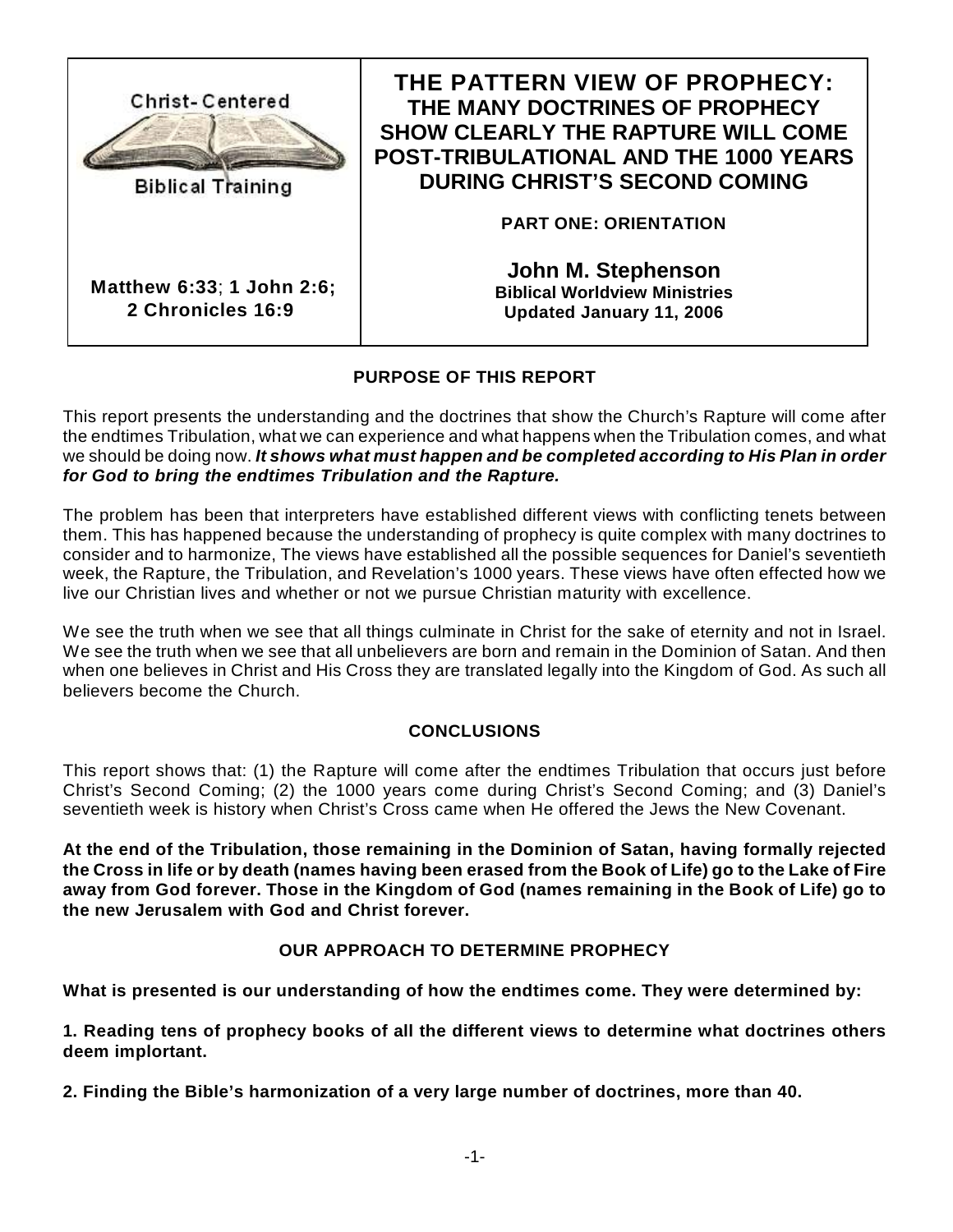**3. Observing that Revelation's events unfold in a Pattern Sequence similarly as to what happened to the Old Testament Jews.**

**4. Realizing that all believers from all of history are in Christ's Church, having been called out from the Dominion of Satan into the Kingdom of God. (The Kingdom of God ruled from heaven is not equateable to the Kingdom of Israel ruled from the earth.)**

**5. Realizing that all things culminate in Christ, not Israel, and God has planned that we are to gain maturity in Christ so that we can know and relate to God toward His fullest especially in eternity. We are to learn and live by His Greatness**

**6. By beginning our study with God's Plan for history, not prophecy, and finding how prophecy fits into the end phase of His plan to terminate history.**

**7. By examining the objectives and strategies of the spiritual warfare between Christ and Satan.**

**8. By learning what must be completed or must have occurred that allows Christ to rapture the Church and bring the Tribulation according to God's Plan.**

The details and development of prophecy in our interpretation from the Scriptures have been published in my book *Watchman Warning*. The teachings of *Watchman Warning* have been summarized in my other book: *Watchman, How Far Gone is the Night?.*

For those new to prophecy, see the glossary for the definition of prophetic terms.

**I fully realize that Bible students have many views of Bible prophecy. But if you will examine and study the many doctrines presented in this report, I believe you will see clearly that the Rapture will come after the Tribulation at our Lord's single Second Coming. And because the signs now warn that the Tribulation can be soon coming, we must ensure our people are well taught and trained to stand strong in Christ under great adversity.**

#### **IMPORTANCE OF KNOWING PROPHECY**

God gives us prophecy so we can know how the endtimes unfold with the termination of history and that one day Christ will come for us. He presents how He will terminate history and what can be happening to us during the endtimes as they unfold.

The unfolding of the endtimes will bring events that will be much worse than most probably realize with most Christians being incarcerated, martyred, and/or used in slave labor. When these endtimes come, we are to know what will happen so we will stand strong even under great persecution,

The general sequence of presentation is a discussion of the Pattern Sequence as to how Revelation's events unfold. This is followed by the many doctrines that show the Rapture will come Post-Tribulational. And lastly, the doctrines pertaining to the 1000 years are presented that show they come during Christ's Second Coming.

#### **DISCUSSION OF PROPHETIC DOCTRINES**

#### **Should Know God's Criteria For Events**

*If we are to know prophecy, we need to know God's criteria that He has planned that must be fulfilled in order to know when He will bring the Rapture, the tribulation, and the 1000 years by His established Plan.*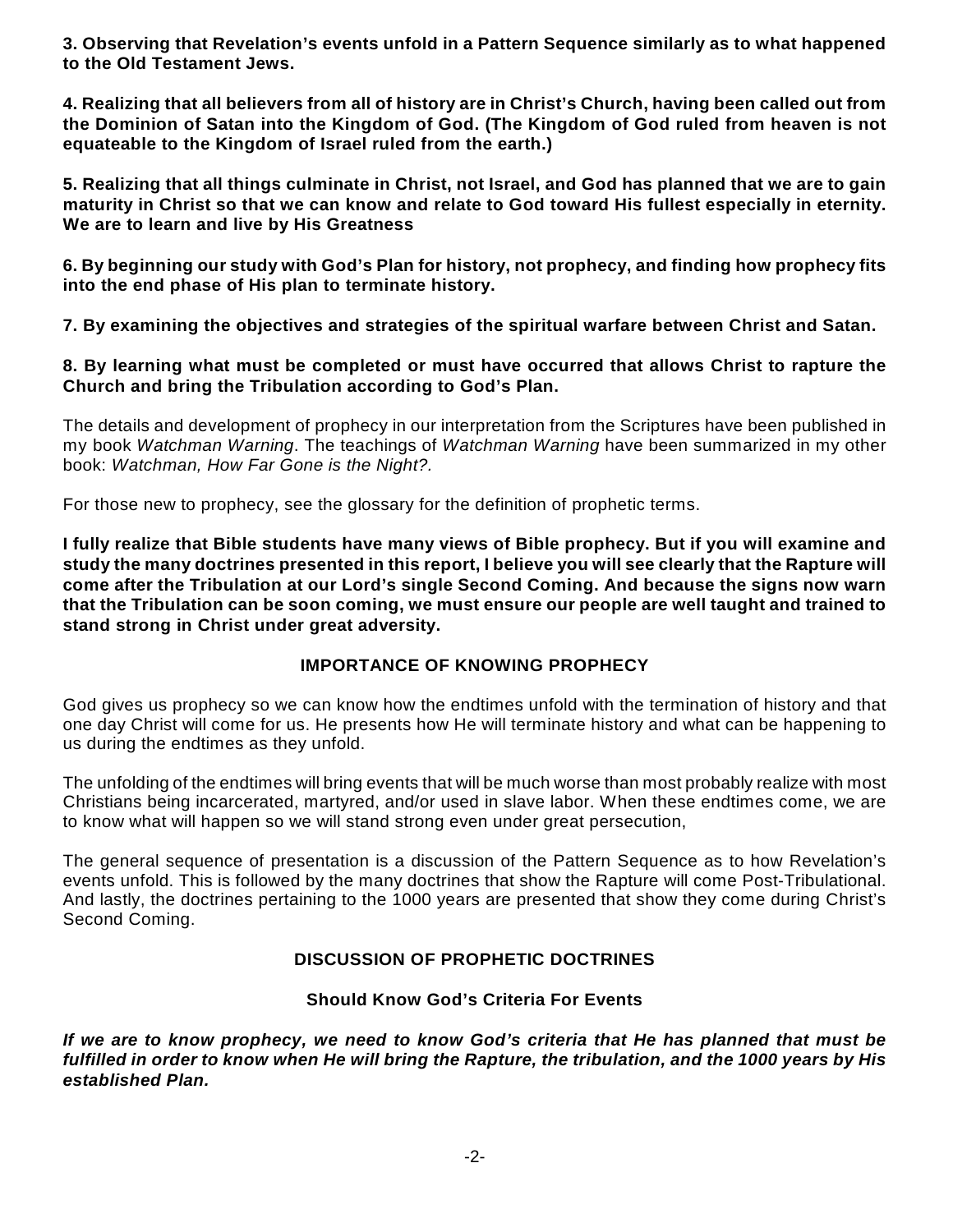There is an engineering idiom that helps us to stay on course by doing more work and being more thorough than we might otherwise be.

 *"Do not think what you want to think until you know what you should know."*

*The Rapture can only come after* Christ is awarded full and legal authority by the heavenly court after it has determined that He has won the spiritual warfare over Satan. This determination is made after all people have lived and have made formal decisions in life or by death to accept or deny the Gospel. This award is based on the fact, that at that time, all the elect did actually believe and the elect did actually accomplish all of God's work. The court decision is made at Revelation's seventh trumpet that occurs after the Great Tribulation.

*The Tribulation can only begin after* the endtimes Pattern Sequence has been started or initiated by God and the sin of the Church and the rest of the people has increased to the point that it crosses God's allowable threshold. Signs and conditions in the world, according the Pattern sequence, signal and warn us when this might occur, even though only God knows the timing. These signs are now all around us. Only God knows how mature the signs must become before He brings the Tribulation. This criteria is presented in more detail in the following sections.

**When we do examine the criteria, we find that the Tribulation comes as part of the end time Pattern Sequence, the Rapture comes after the Tribulation at Christ's Second Coming, and the 1000 years come during or as part of Christ's Second Coming. We find that ALL believers in the Cross are the Church. They have been called out from the Dominion of Satan with him in eternal control into the Kingdom of God with Christ in eternal control. The doctrines that show these tenets are discussed.**

#### **Watchman Warning**

This report, besides indicating when the Rapture will come with respect to the Tribulation, also brings a watchman warning that the Tribulation is impending. The Tribulation will bring judgment on the world and on the Church for their sin. God has begun the sequence by which He is terminating history.

We must bring warning or be guilty of the people's blood. If the people do not respond to the warning to turn from their sin and do a greater commanded ministry, then their blood is on them. The warning is that God's judgment for sin is soon coming. It is encouragement to do ruthless self evaluation and make needed changes to bring greater obedience to God. This is needed for the overall Church in her obedience is falling away. Most of us know what God desires and are not adequately doing it.

The Bible teaches that we are to prepare people for the work of the ministry so that we will all come to the full stature of Christ as a result of the ministry - becoming mature In high-skill spiritual ability in Christlikeness.

*Ephesians 4:10-13 - And He gave some as apostles, and some as prophets, and some as evangelists, and some as pastors and teachers, for the equipping of the saints for the work of service, to the building up of the body of Christ; until we all attain to the unity of the faith, and of the knowledge of the Son of God, to a mature man, to the measure of the stature which belongs to the fulness of Christ.*

God commands that we pursue this maturity in Christ and do area-wide evangelism. Thus, such is important to God. Then, such should also be important to us. **Not doing these in the endtimes brings God's**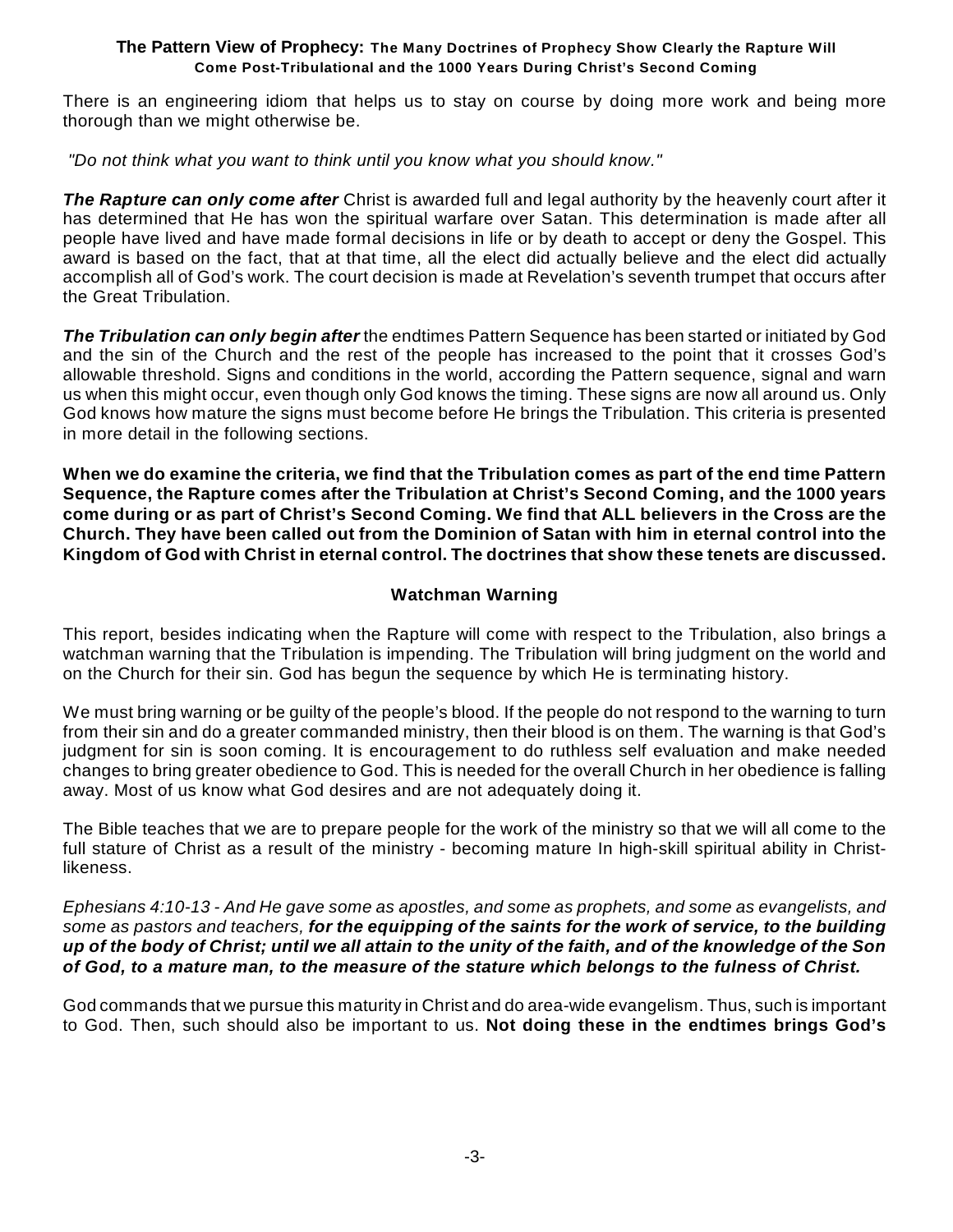#### **judgment.<sup>1</sup>**

#### **Doctrinal Understanding; The Various views of Prophecy**

Biblical interpreters have been studying end time prophecy (eschatology - doctrines of last things) many years for when the Bible teaches the Rapture will come with respect to the end time Tribulation (at its beginning, in its middle, or after its completion). They also have been studying when the 1000 years of Revelation will come with respect to the time of Christ's Second Coming and what will happen when they come. The period has been commonly called The Millennium or the Millennial Kingdom. Some believe Revelation's events are history so cyclic history continues to the time of Christ's Coming when the Rapture occurs. This latter view is called the Preterist View.

*If we are to understand how Revelation unfolds, it helps greatly to understand the Pattern Sequence with the events of the seven-sealed scroll and how God uses it to terminate history. For us to understand how the endtimes will unfold and what we will experience, it helps to study "many" doctrines and see how they work together. We need to be sure all tenets of our view harmonizes with all of Scripture and that some Scripture does now show denial of our view. We need to see what is it that causes God to begin and bring the end time Tribulation and the Rapture. We need to understand that the Tribulation is divine discipline for correction and not for punishment. The Tribulation as part of the Pattern Sequence is how God is terminating history. We need to know what signs occur that tell us that the Tribulation is coming. Knowing that Revelation unfolds in a Pattern Sequence allows us to have this understanding.*

The important question is, in addition to the excitement of studying and knowing these, when do the Rapture and Tribulation come. And additionally, what is the impact on our Christian lives of being right or wrong in our biblical interpretation. **Both of these events are part of the end phase of God's Plan for history. So they deal with what will happen to us as Revelation's endtimes unfold.**

If we were obeying Scripture such that we are bringing our people to maximum mature spiritual ability in Christ-likeness and are accomplishing area-wide evangelism, it would not matter as much what we believed about how the endtimes are coming. We would be doing the right things and be led of God to be prepared, such as placing our people into small home support groups. But such on the average appears not to be the case. Many are now falling away from adequate obedience.

From their studies, Bible interpreters have over six views of how they believe endtimes prophecy will unfold. **The Church does not have a single consolidated view.** Those holding these views are undoubtedly highly godly and academic people. These views have sequenced every possibility for the Rapture, the 1000 years, the Tribulation, and Daniel's seventieth all-Jewish week (seven years). These views have conflicting tenets, showing that they cannot all be right. (See *Watchman Warning* for details and discussions.)

My observation is that we have these many views because, in addition to prophecy being most complex, interpreters use inadequate interpretation principles and thoroughness, particularly to ensure they check out assertions elsewhere in Scripture to verify their validity. They do not consider all or sufficient Scriptures

<sup>1</sup>. Because we are commanded to mature our people as a result of the ministry and all Bible events lead us to become mature in Christ-likeness, there is the possibility our maturity in Christ can be fixed forever at death. We cannot know for sure. Because becoming mature is commanded, we should pay close attention and mature our people at the highest levels we understand. We should do this for no other reason than to obey God and have the saints do more ministry evangelizing and discipling the elect, bringing much glory to God. God has left our complete understanding as a matter of faith.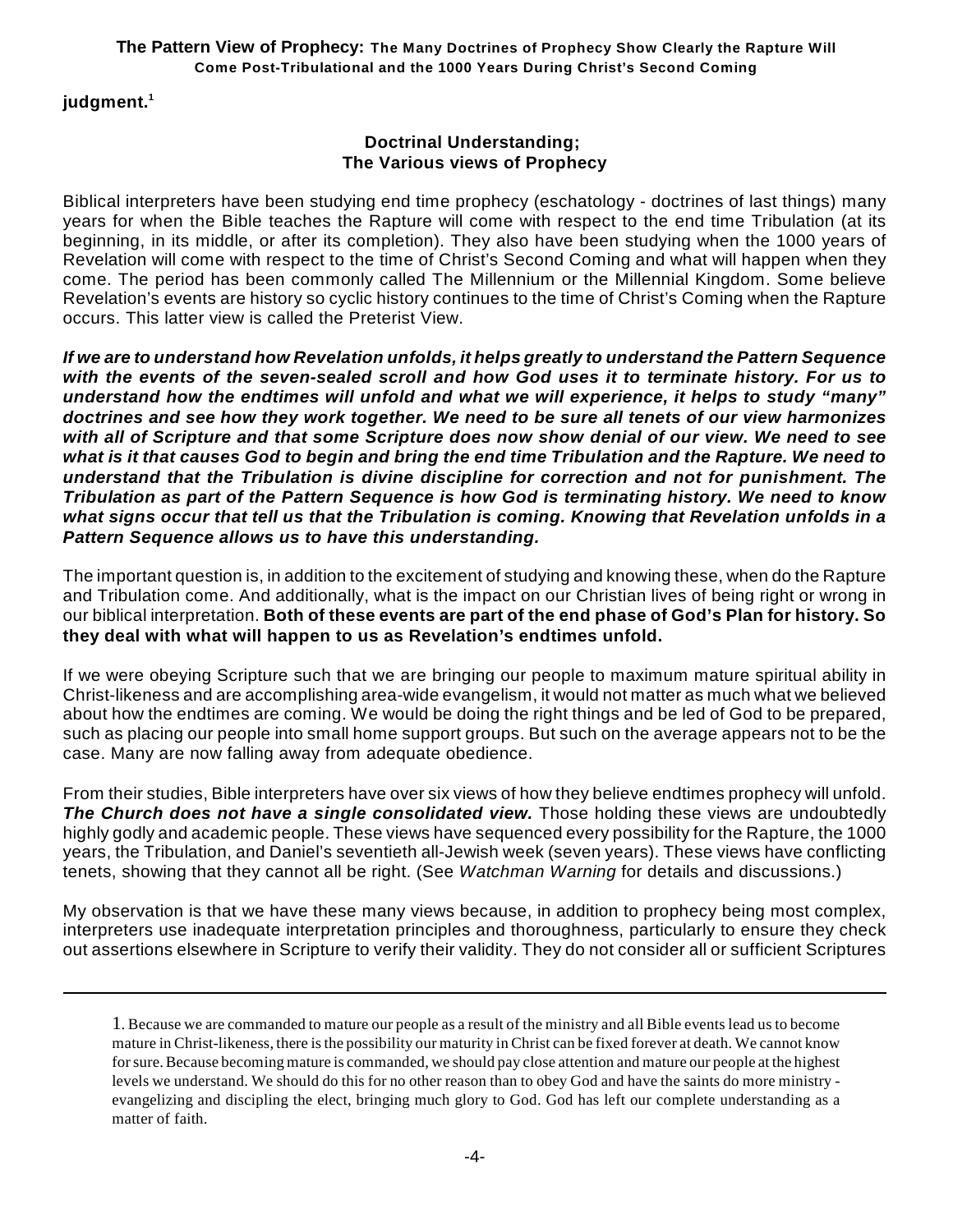and doctrines that bear on the subject from both the Old and New Testaments and attempt to find the Bible's harmonization of these doctrines. They do not always include doctrines that deny some of their tenets. They use only a limited set of doctrines. Interpretations are not always what they appear to be at first look. We always need to be sure to compare Scripture with Scripture. *But most key, they do not see that God's main objective is that we become mature in Christ with Him having first place. They want to bring Israel back after the Day of Pentecost near the Cross of Christ. They do not see that all believers are in the Church, having been called out of Satan's Dominion into the Kingdom of God. The whole Bible is so that we can know and relate to God toward His fullest as we live in the Kingdom of God ruled from heaven.*

We realize that prophecy is indeed complex with many inter-related doctrines. Thus, we need to view many simultaneously if we are to avoid inadvertent interpretive mistakes. My view is based on examining and comparing many-many doctrines simultaneously, including those that prophetic interpreters deem important. This helps to greatly reduce, but not eliminate error.

In summary, we have these many views and all do not come to the Post-Tribulational Rapture View is because interpreters (according to their publications), do not adequately consider (my perception):

1. Endtimes prophecy (eschatology; doctrines of last things) is the way God uses to terminate history as the terminal phase of the Church Period and His Plan. Prophecy is not a stand alone concept. *All things are fulfilled (consummated) in Christ in the Church Period (Ephesians 1:10).*

2. God only has one top-level plan or objective for all people. This is to bring them to believe in Christ to become the Church that allows them to go to heaven, and then afterward, to help mature them now on earth with high-skill spiritual ability in Christ-likeness for eternity. He does not have one destination for the Church to the new Jerusalem and another, a different one, for Israel to the land.

3. All persons are born with depraved natures in the Dominion of Satan. When one becomes a believer in Christ, he is called out from the Dominion of Satan into the Kingdom of God, and doing so, one becomes the Church. And when one becomes a new believer in the Cross, they are translated into the Kingdom of God, ruled from heaven. All believers, both Jews and Gentiles from all biblical time periods are in the Church and also are in the Kingdom of God. *There is no other possibility when one is saved.*

4. One must not wrongly equate the Kingdom of Israel, ruled on earth, to the Kingdom of God. The Kingdom of God is ruled from heaven over all domains. The earthly Kingdom of Israel is under the authority of the Kingdom of God. They are two different kingdoms. The New Testament epistles teach in many places that the Kingdom of God ruled from heaven is here now. This is the kingdom that Christ offered the Jews.

5. Christ must win the spiritual warfare over Satan (and He will) before the heavenly court will give Christ *legal* authority to rapture the Church. The events of Revelation's seven-sealed scroll is the way that Christ does this, winning back the Title Deed of the Earth from Satan. This requirement causes the Rapture to occur after the endtimes Tribulation; after these seal events occur.

6. One must see that the events of Revelation unfold in a sequence that God uses to terminate history. The Tribulation is a disciplinary period as part of this sequence and is not a stand alone or a penal period. We can know when the Tribulation can begin when the precursor signs appear related to the Pattern Sequence. They inform us that we are in the Pattern Sequence and that its disciplinary period is impending - in this case, the endtimes Tribulation is impending.

7. One must see that the prophecies written in the natural or physical in the Old Testament are fulfilled in the New Testament in the spiritual or in relationships. For example, they had physical temples and animal sacrifices in the Old Testament. These have been replaced by the Church now being the sanctuary of God and is to be living sacrifices. God will not bring back animal sacrifices and physical temples after Christ's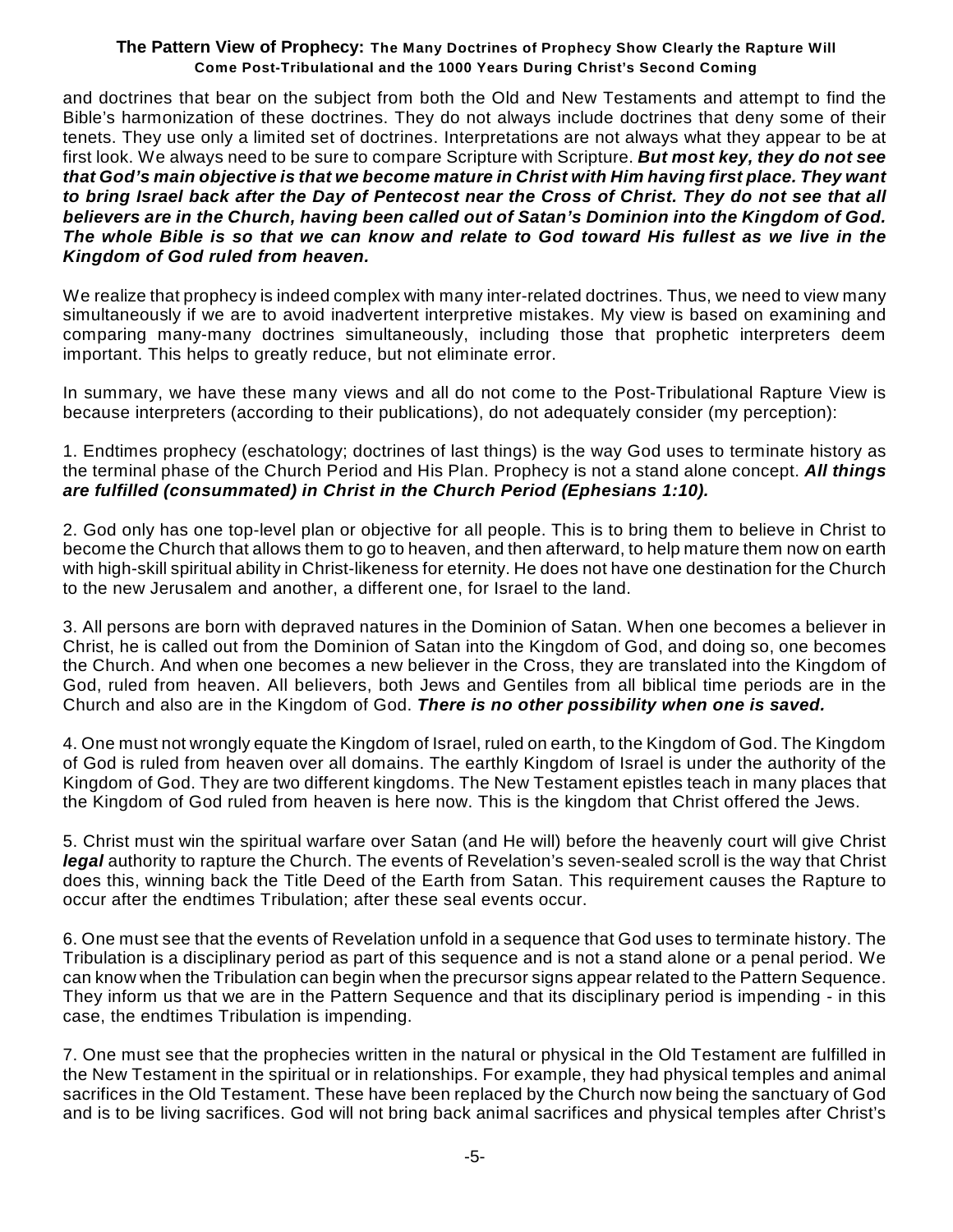Crucifixion. *This would be an affront to Christ, a denial of the efficaciousness of the Cross, and a denial of the Christian faith.* Failing to see this, interpreters wrongly want to bring temples and animal sacrifices back in the Tribulation and/or in a Jewish golden-age Millennium. However, even though God will not bring them back, Satan might in his plan.

8. The context of Daniel's seventy weeks is how the Jews are restored to fellowship with God from the Babylonian captivity. This happens first by being returned to Israel's land and later with the Christ via the New Covenant in Christ's blood. *The key purpose of the seventy weeks was to tell the Jews when the Messiah would come and when He came, He would offer them the New Covenant.* The seventy weeks have nothing to do with the anti-christ or the endtimes Tribulation period.

9. One must see that, in the Olivet Discourse, the abomination in Matthew 24 and the destruction of the temple occurred in AD 70 and not in the future Tribulation. We know that this occurs because of the disciple's question as to when will the stones of the then existing temple will be cast down. This happened when the Roman armies surrounded Jerusalem as depicted for the same account in Luke 21.

10. The Bible appears to teach that Christ can return at any time (being imminent). However there are many recorded events that must occur before the Rapture can come. This includes the Gospel going to all nations, the prophesied deaths of Peter and Paul, and the destruction of Jerusalem in AD 70. It also includes the completion of the Canon of Scripture such as Revelation in AD 96. It includes the binding of the tares and all of Christ's enemies become formally enemies. The latter two occur in the Tribulation. Because Christ has not returned for 2000 years, there is no reason or basis to assume that His imminent return has to occur before the Tribulation begins, It can be imminent at the Tribulation's end. This is what happens.

#### *However, one thing is for sure. We, as believers in Christ and His Cross, will all stand arm in arm believing that Christ will come for us at some time and rapture His Church (us) or He will bring us with Him if we have previously died. As believers, we will be part of this Rapture and Second Coming.*

But as far as the timing or sequence of the Rapture with the Tribulation is concerned, interpreters have taken different positions, and have stood apart from those who differ from each other. This has brought disunity to the Church and has impeded the effectiveness of Christ's discipleship and evangelistic ministries. This standing apart has been wrong, even sin. The problem in having different prophetic views is that they have effected other parts of our ministries also.

Much of the American biblical Church has adopted the Dispensational View of Prophecy. It holds to a Pre-Tribulation Rapture and to a Jewish Golden-Age Millennium following the Tribulation. On the other hand, the reformed Churches have adopted the Amillennial View. This view holds to a Post-Tribulational Rapture and the 1000 years occurring in the Church Period before Christ's Second Coming. There are at least four other views, many of which have a Jewish Golden-Age Millennium, while others do not. See *Watchman Warning* for discussions of these various views.

There are more people holding to a Post-Tribulation Rapture View than do to a Pre-Tribulation Rapture View. The same is true regarding the Millennium. There are more people believing that a Jewish golden-age Millennium is not coming than do believe one is coming. However, numbers do not determine doctrine.

Another group holds to a Post Millennial View (and Reconstructions View) that believes that Revelation's Tribulation is history occurring in AD 70 (preterist view), the 1000 years are in the Church Period, and that the world will be Christianized before Christ's Second Coming. Some in the preterist view believe that normal cyclic history will continue to the time of Christ's Coming with the Rapture at that time.

So we have believers holding to many prophetic views that have conflicting tenets. **We need to determine**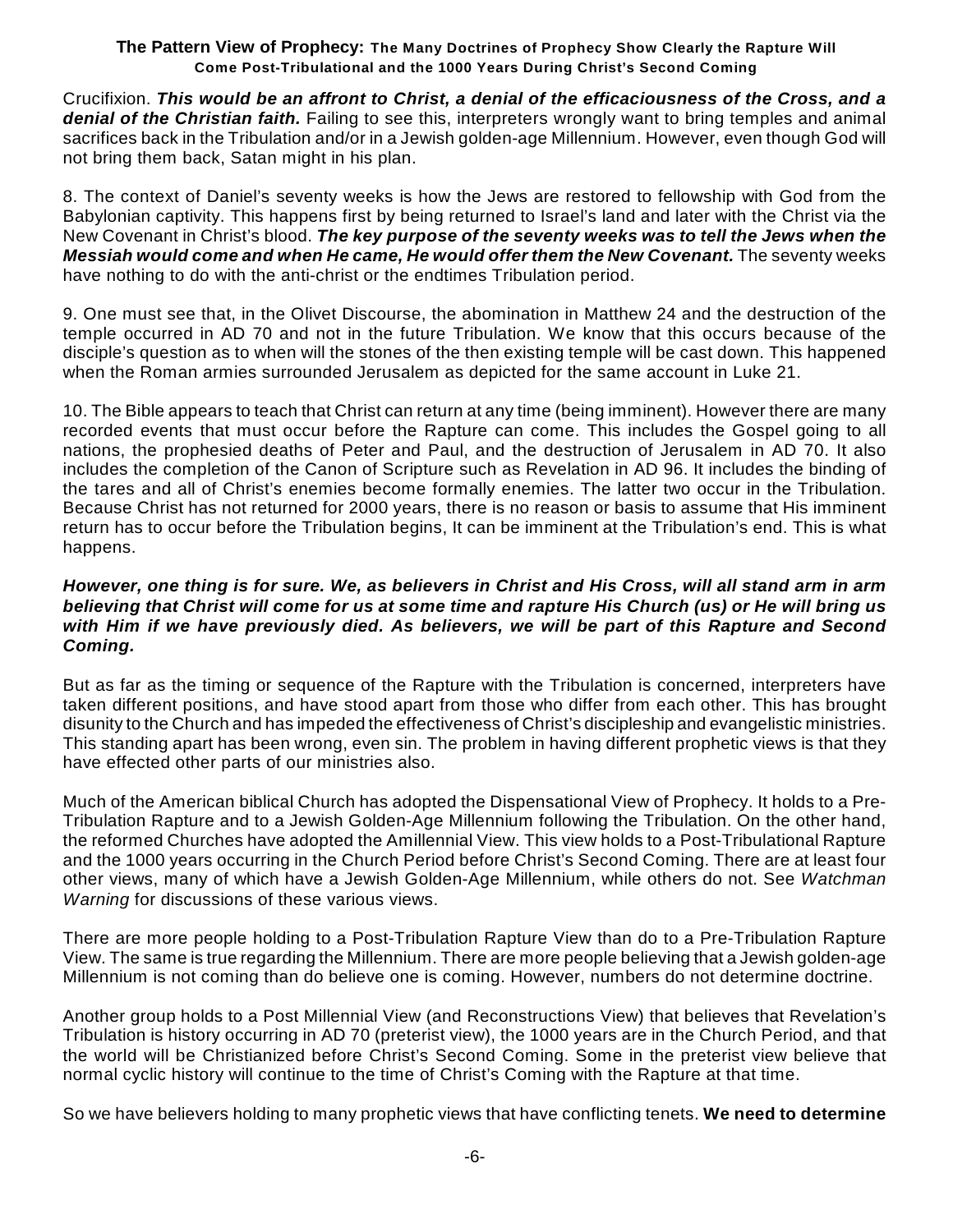**the correct view if we can and how these views influence our Christian worship, stand, walk, and ministry. In other words, how important is it that we believe the correct biblical view. How does it influence our lives?**

#### **Significance of Having The Correct Prophetic View**

*One major significance of knowing endtimes prophecy accurately is to give us more incentive to mature our people, using a series of systematic theologies, in a high-skill spiritual ability in Christlikeness and to do "area-wide" local as well as foreign evangelism*. Even though it should not happen because these are commanded in Scripture, our views of prophecy have a tendency to bring thinking that impedes these from happening to the degree and intent of the Great Commission. Many churches today are using mainly first-level training that does not sufficiently mature their people.

These systematic theologies that we recommend include Christian-Faith Doctrines, Christian-Life Relationship Principles, God's Plan for History, the Spiritual Warfare, Bible Prophecy, the Harmony of the Gospels, Ministry and Leadership Training, and the Voice of the Martyrs' materials. There are others.

God's endtimes plan is to bring a sequence that includes a period we call the Tribulation that He will use to terminate history. The Tribulation is coming to bring disciplinary or corrective refinement (not penal or punishment - this comes later in the Lake of Fire) judgment as part of ths sequence on both the Church and the rest of the people for their sin. God will use the Tribulation to formally polarize the world's people for accepting or denying the Gospel. After this happens, then God brings the Rapture and the final judgments. All the remaining unbelievers are killed.

God knew that the endtimes Church would fall away to less than necessary and desired obedience. Even though there are many good things happening in our churches with many good results, the big picture shows that the Church, particularly in America, is now tragically falling away from doing area-wide evangelism and maturing their people at the higher skill levels of spiritual ability. They are teaching insufficient of God's Word. *People caught up in this spiritual down turn will send less spiritual wealth on ahead and will miss receiving as many rewards in eternity that they could otherwise have and that God wants to give. They will be less mature in Christ and not know Him in the depth that they otherwise could if they had a higher skill spiritual ability.*

*This is happening with few people, except mainly the older ones, now knowing much about God's Word today. The doctrines of prophecy are now seldom being taught in any breadth and depth. The Church going to mainly elementary Milk-of-the-Word training and doing little evangelism is partly responsible for the Tribulation coming. Thus, she should expect to go through it for disciplinary or refinement reasons*. *WE ARE FUELING AND HEADING TOWARD A VERY IMMATURE AND UNINFORMED CHURCH.* These actions are symptoms of not working for the eternal (having high maturity in Christ) and not realizing they are implementing key satanic strategy.

Not adequately maturing our people and doing area-wide evangelism, we have sins of omission. Perhaps the Church to some extent has always been in this situation. But now that a Pattern Sequence is in effect and sin is increasing, it brings divine discipline.

The Church today has but little if any influence on the direction America is going today. America is operating as if the Church did not exist.

*The Bible implies indirectly that the spiritual ability we have at death we can have for all eternity. We do not know that this is true for sure, but it is implied by God's command to pursue this spiritual ability and by all the Bible events leading to this intended result. God has left it as a matter*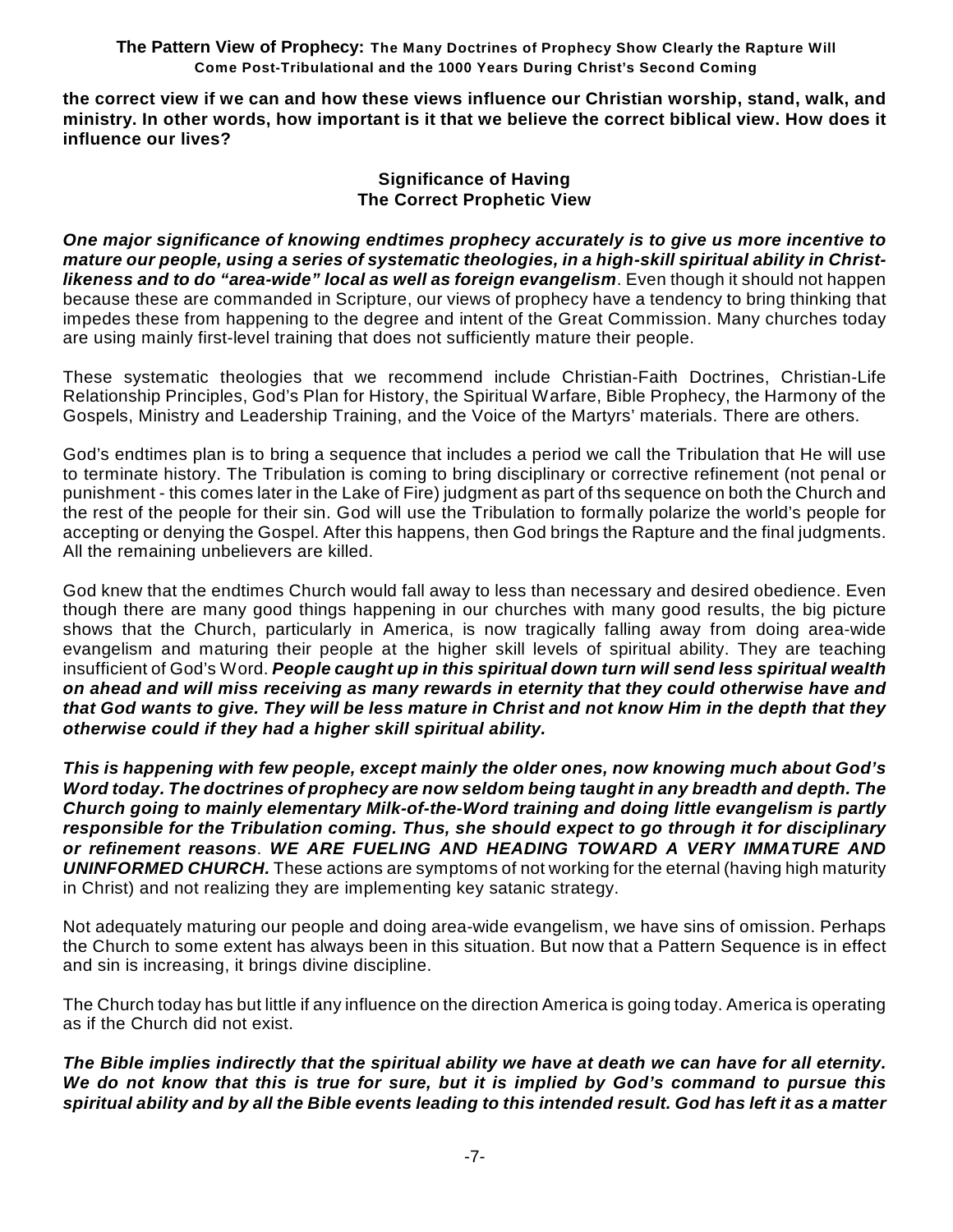*of faith.* If God could have created us with the same and needed spiritual ability for eternity, He might have done so, and this life time would not be needed. But He did not do this. **Thus, going through the Tribulation for spiritual growth and to be used of God can be a divine privilege with divine purpose.**

Thus, prophecy warns us that if we are not sufficiently obedient to God, we can expect some form of judgment as the endtimes come. This is particularly true for leadership who does not work to mature their people in Christ and use their people to do local and foreign area-wide evangelism. **We cannot escape the endtimes Tribulation if somehow we are responsible for its coming.**

All of us may carry some responsibility and may receive some judgment. Does not God bring the Tribulation as judgment on His own people? Does not disciplinary judgment, as a principle, begin with the household of God (1 Peter 4:17). He disciplines all that are His (Hebrews 12:5-8). Just because we are Christians is no reason to believe we will escape disciplinary judgment - even that of the Tribulation.

#### *Is God a God of partiality? Of course not. Why would He allow some believers to miss the Tribulation and cause many others of a very large number, so large a number that man cannot count them, to be in the Tribulation? What did they do that was so bad as to be in the Tribulation as a selected people and why would God allow others in the Church to escape the Tribulation?*

*Acts 10:34 - . "I most certainly understand now that God is not one to show partiality,*

*Romans 2:11 - For there is no partiality with God.*

*Galatians 2:6 - .God shows no partiality .*

*Ephesians 6:9 - . and there is no partiality with Him.*

*1 Peter 4:17 - For it is time for judgment to begin with the household of God; and if it begins with us first, what will be the outcome for those who do not obey the gospel of God?*

*Hebrews 12:5-8 - and you have forgotten the exhortation which is addressed to you as sons, "My son, do not regard lightly the discipline of the Lord, Nor faint when you are reproved by Him; For those whom the Lord loves He disciplines, And He scourges every son whom He receives. " It is for discipline that you endure; God deals with you as with sons; for what son is there whom his father does not discipline? But if you are without discipline, of which all have become partakers, then you are illegitimate children and not sons.*

Understanding Bible prophecy is also important because it gives us as believers assurance that we will be personally with Christ in eternity and the knowledge of how God plans to terminate history. It warns us that if we remain unbelievers we will not be with God in eternity. Thus, it gives us the incentive to assure ourselves that we are in Christ, and not just in some satanic religious system, being deceived. All of biblical history is for this purpose of becoming mature in Christ so that we can know God, beginning with believing in Christ's substitutionary death on the Cross for salvation.

**Thus, one should very importantly see and believe that gaining maturity in Christ must be the center-line tenet in one's prophetic view in order to have the accurate biblical view. One should see God's Greatness and Perfection in all of His attributes. We should see the objectives for life - first God's - and then ours:**

**1. God's Objective for Man** - *God's objective* for man is that in eternity we can know and relate to God in His depth and breadth, praise Him with great richness, live holy and righteous lives according to perfect truth, and serve Him and each other in great sacrificial love. Apart from this perfect life with God, there is